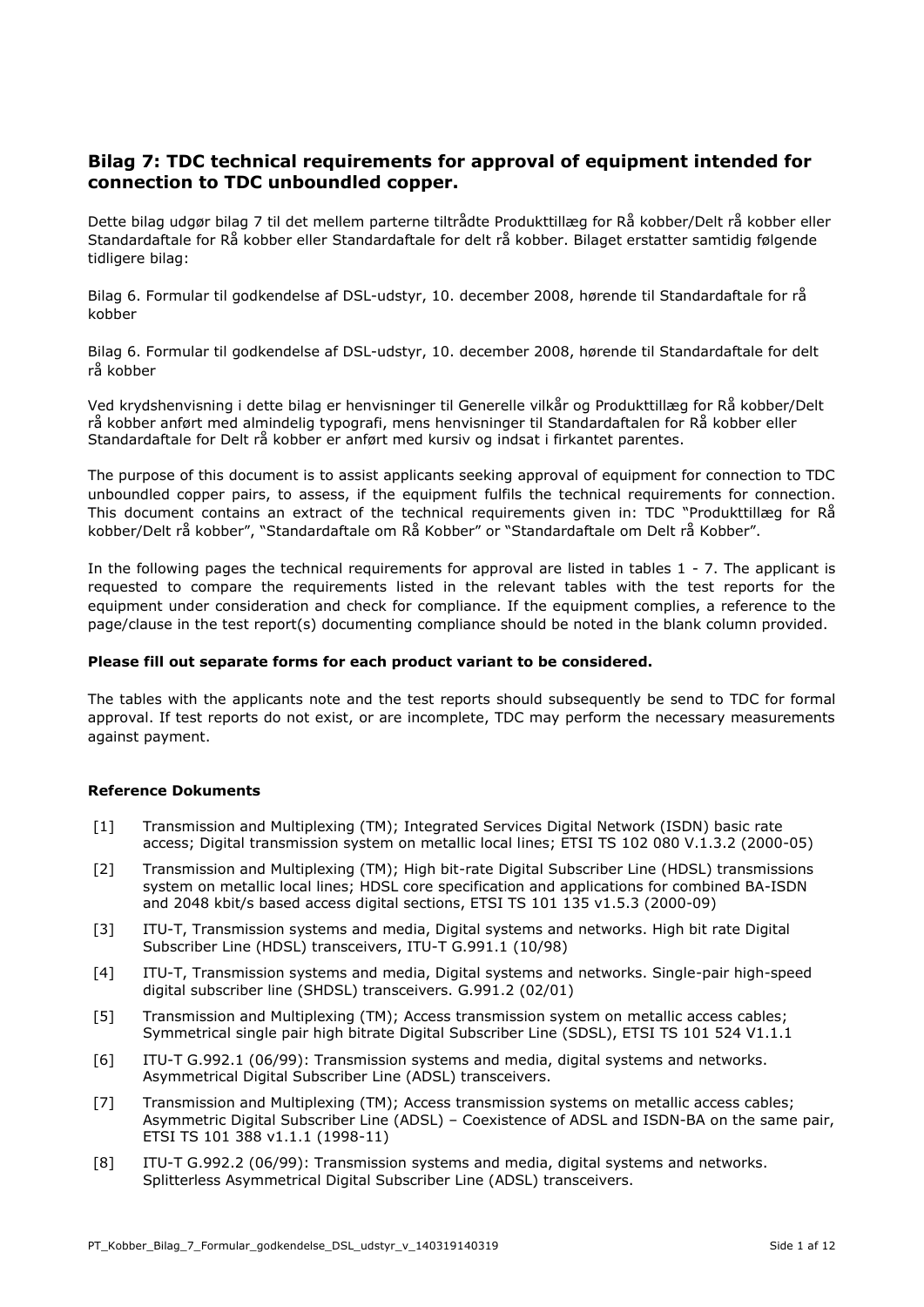- [9] Attachment to the Public Switched Telephone Network (PSTN); General technical requirements for equipment connected to an analogue subscriber interface in the PSTN, ETSI ETS 300 001 V.1.5.1 (1998-10)
- [10] ITU-T G.992.3: Transmission systems and media, Digital systems and networks. Digital sections and digital line system – Access networks; Asymmetric Digital Subscriber Line (ADSL) transceivers – 2 (ADSL2), G.992.3 (2005)
- [11] ITU-T G.992.5: Transmission systems and media, Digital systems and networks. Digital sections and digital line system – Access networks; Asymmetric Digital Subscriber Line (ADSL) transceivers (ADSL2+) Recommendation G.992.3 (2005)
- [12] ITU-T Series G: Transmissions systems and media digital systems and networks. Digital sections and digital line system – Access networks; Very high-speed digital subscriber line transceivers 2 (VDSL2) 993.2. (2006)

#### **Overview over equipment types, which may be connected to unbundled copper pairs.**

Permission to connect to unbundled pairs is limited to equipment making use of one or more of the listed technologies:

- 1. **PSTN** equipment or terminals intended for connection to analogue leased lines making use of the frequency band below 15 kHz, as specified in **table 1 and 2**.
- 2. **ISDN** with 2B1Q liniecode, as specified in **table 1, 2 and 3.**
- 3. **HDSL**, symmetrical connections with transmission rates up to 2.048 MB/s, as specified in **table 1 and 4.**
- 4. **(G)SHDSL**, symmetrical connections with transmission rates up to 3.1 MB/s, as specified in **table 1 and 5.**
- 5. **ADSL(2/2+)**, asymmetrical connections as specified in **table 1 and 6**.
- 6. **VDSL2** with DMT line code and frequency plan 998 (asymmetrical) as specified in **table 1 and 7**.

The specific technical requirements for the different types of products are listed in tables 1 -7.

The required documentation for approval of equipment types is listed in the table below: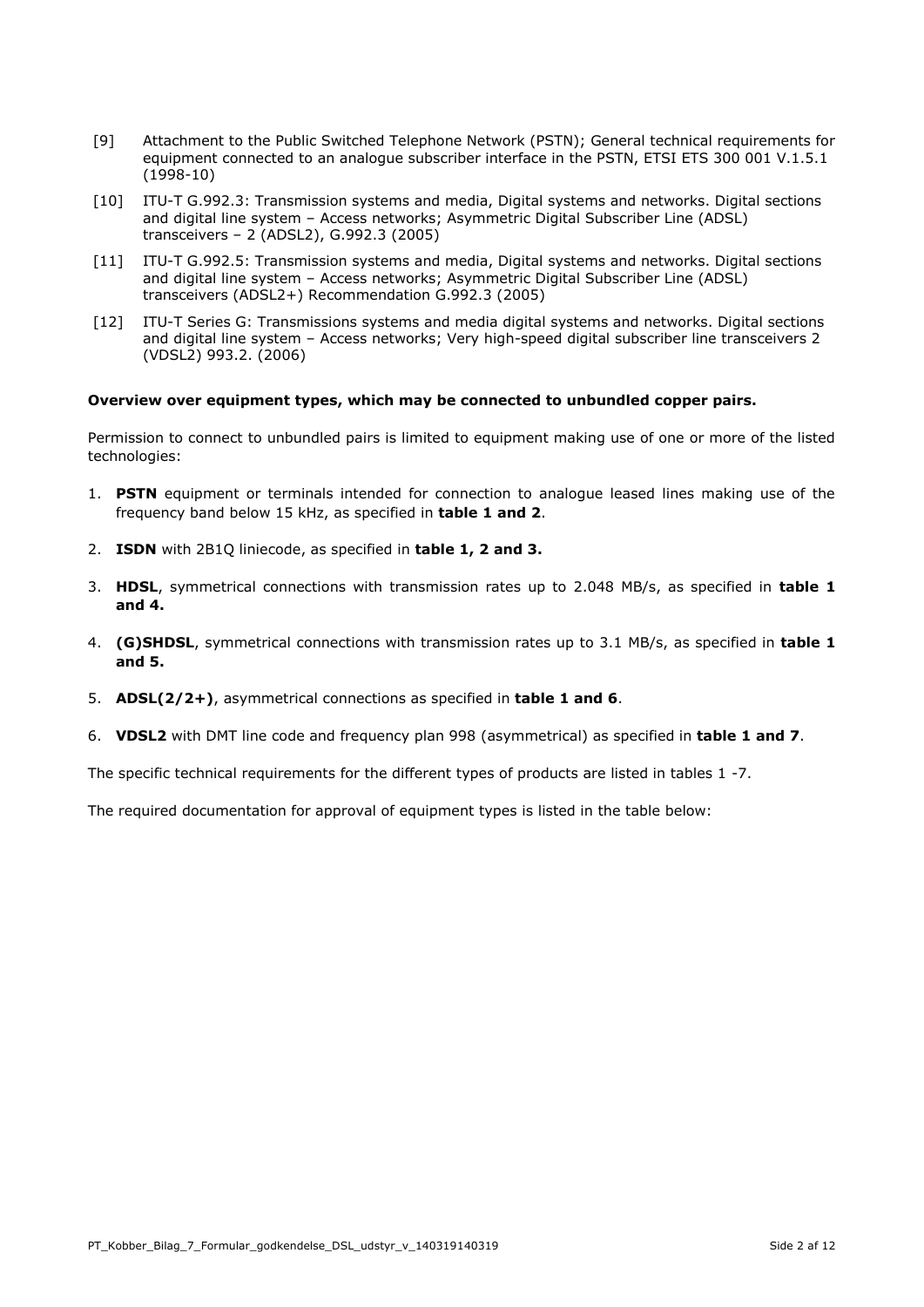| <b>Equipment type</b>                                      | <b>Technical requirements</b> | <b>Documentation required</b> |
|------------------------------------------------------------|-------------------------------|-------------------------------|
|                                                            | <b>Specified in table:</b>    |                               |
| PSTN or similar operating below Tables 1 and 2<br>$15$ kHz |                               | Declaration of compliance     |
| <b>ISDN</b>                                                | Table $1, 2$ and $3$          | Declaration of compliance     |
| <b>HDSL</b>                                                | Table 1 and 4                 | Test report/certificate       |
| (G)SHDSL                                                   | Table 1 and 5                 | Test report/certificate       |
| ADSL, ADSL 2, ADSL 2+ or ADSL Table 1 and 6<br>lite $*$    |                               | Test report/certificate       |
| VDSL <sub>2</sub>                                          | Tabel 1 and 7                 | Test report/certificate       |

• In case of ADSL over PSTN or ISDN the requirements for PSTN or ISDN must also be meet (declaration of compliance).

Note. If a ADSL2/2+ or VDSL2 DSLAM is used for cabinet deployment, it must be possible to apply the downstream spectral shaping profile specified for the particular cabinet location. TDC will on request specify the shaping profile to be used in each particular cabinet location in the form of a list of breakpoints (kHz; dBm/Hz).

Measurement of downstream spectral shaping is however not a part of the general approval procedure, as the profile is location specific.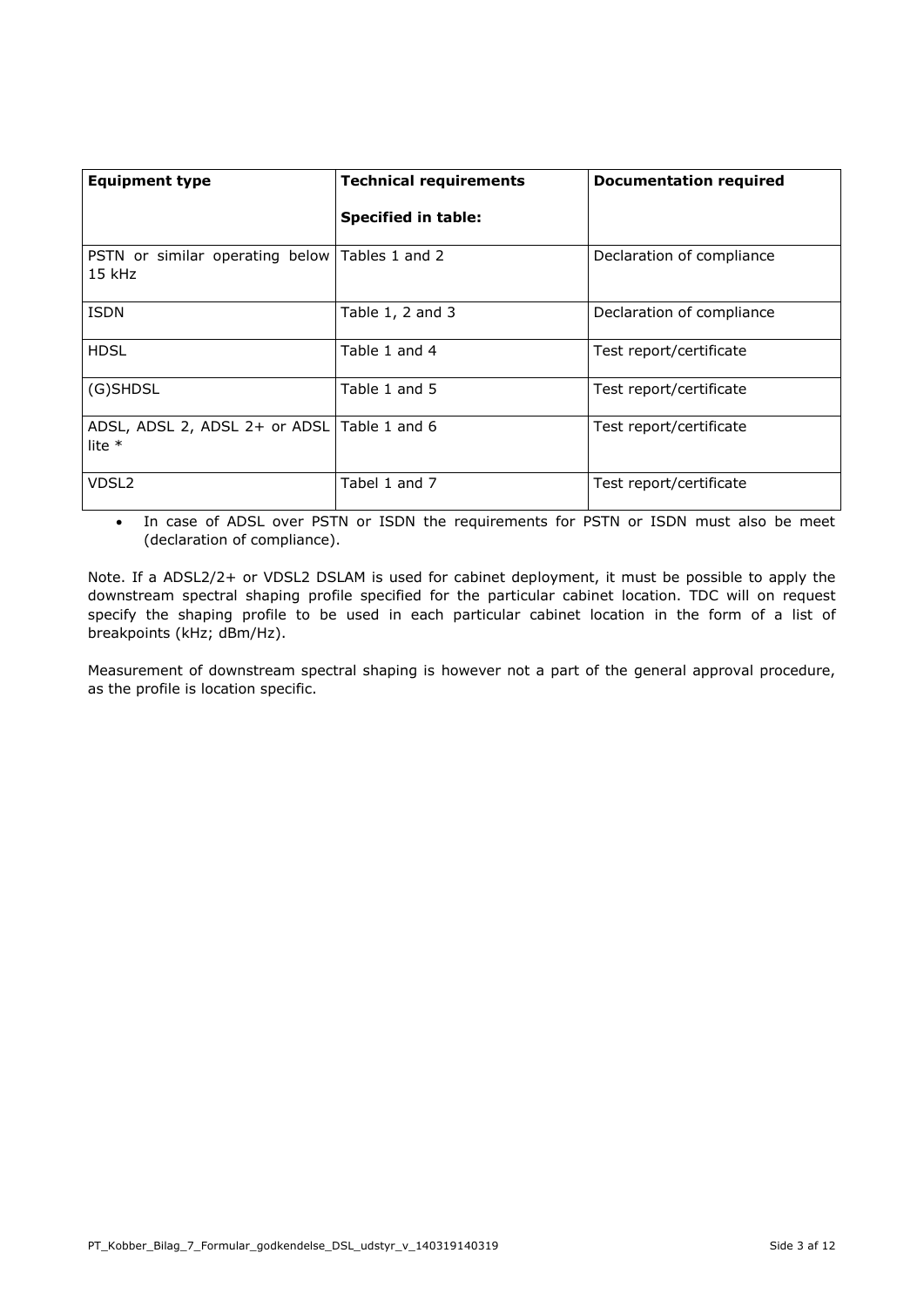### **General information on product:**

| Equipment type (ISDN, HDSL etc.) |  |
|----------------------------------|--|
| Designation (type no etc.):      |  |
| Test report:                     |  |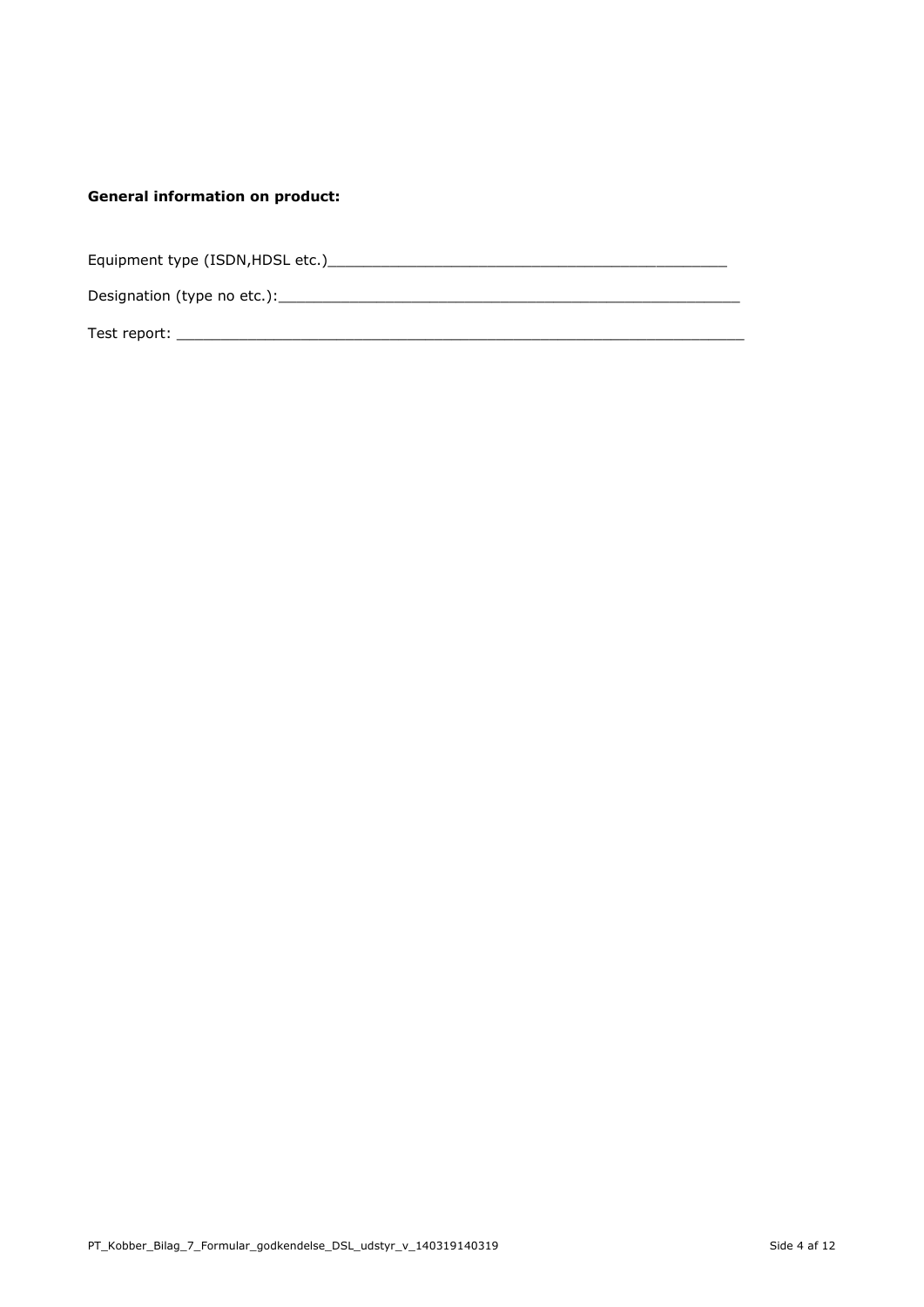# **General requirements for equipment (Table 1)**

All equipment to be connected to unbundled copper pairs must meet the requirements set in table 1.

| Requirement                                                                               | Limit                                                                                                                                                                                                                                             | <b>Recommended test</b><br>method.                                                                                                                 | <b>Applicants notes.</b><br><b>Are requirements</b><br>meet? If meet,<br>reference to<br>page/paragraph in<br>test report. |
|-------------------------------------------------------------------------------------------|---------------------------------------------------------------------------------------------------------------------------------------------------------------------------------------------------------------------------------------------------|----------------------------------------------------------------------------------------------------------------------------------------------------|----------------------------------------------------------------------------------------------------------------------------|
| Signalling relative to<br>ground/chassis                                                  | Neither DC nor AC<br>signals must be<br>transmitted using<br>ground as one<br>conductor                                                                                                                                                           | Inspection                                                                                                                                         |                                                                                                                            |
| Isolation to ground                                                                       | Ref [9] section 2.2.<br>This requirement does<br>not apply to equipment<br>feeding DC current to<br>the line, if the DC<br>source is connected to<br>ground                                                                                       | Ref [9] section A 2.2<br>(Note 1)                                                                                                                  |                                                                                                                            |
| Impedance to ground                                                                       | Ref [9] section 10.3<br>(DK)<br>This requirement does<br>not apply to equipment<br>feeding DC current to<br>the line, if the DC<br>source is connected to<br>ground                                                                               | Ref [9] A section 10.3<br>(DK)                                                                                                                     |                                                                                                                            |
| AC voltages in the<br>frequency band below<br>300 Hz<br>(continues next page)             | The maximum<br>continuos AC voltage<br>must not exceed 50<br>Vrms in the frequency<br>range below 95 Hz. For<br>higher frequencies the<br>maximum voltage is<br>reduced by 60 dB/dek<br>down to 1.55 Vrms at<br>300 Hz.<br>(continues next page)  | Selective level<br>voltmeter with internal<br>resistance of minimum<br>1 MOhm and a<br>measurement<br>bandwidth of 10 Hz.<br>(continues next page) |                                                                                                                            |
| AC voltages in the<br>frequency band below<br>300 Hz<br>(continued from<br>previous page) | In the frequency band<br>$20 - 55$ Hz ringing<br>signals with an rms<br>voltage not exceeding<br>120 V are allowed<br>provided the duration<br>does not exceed 3 sec.<br>Generator internal<br>impedance must be<br>150 Ohm or higher.<br>Note 2. |                                                                                                                                                    |                                                                                                                            |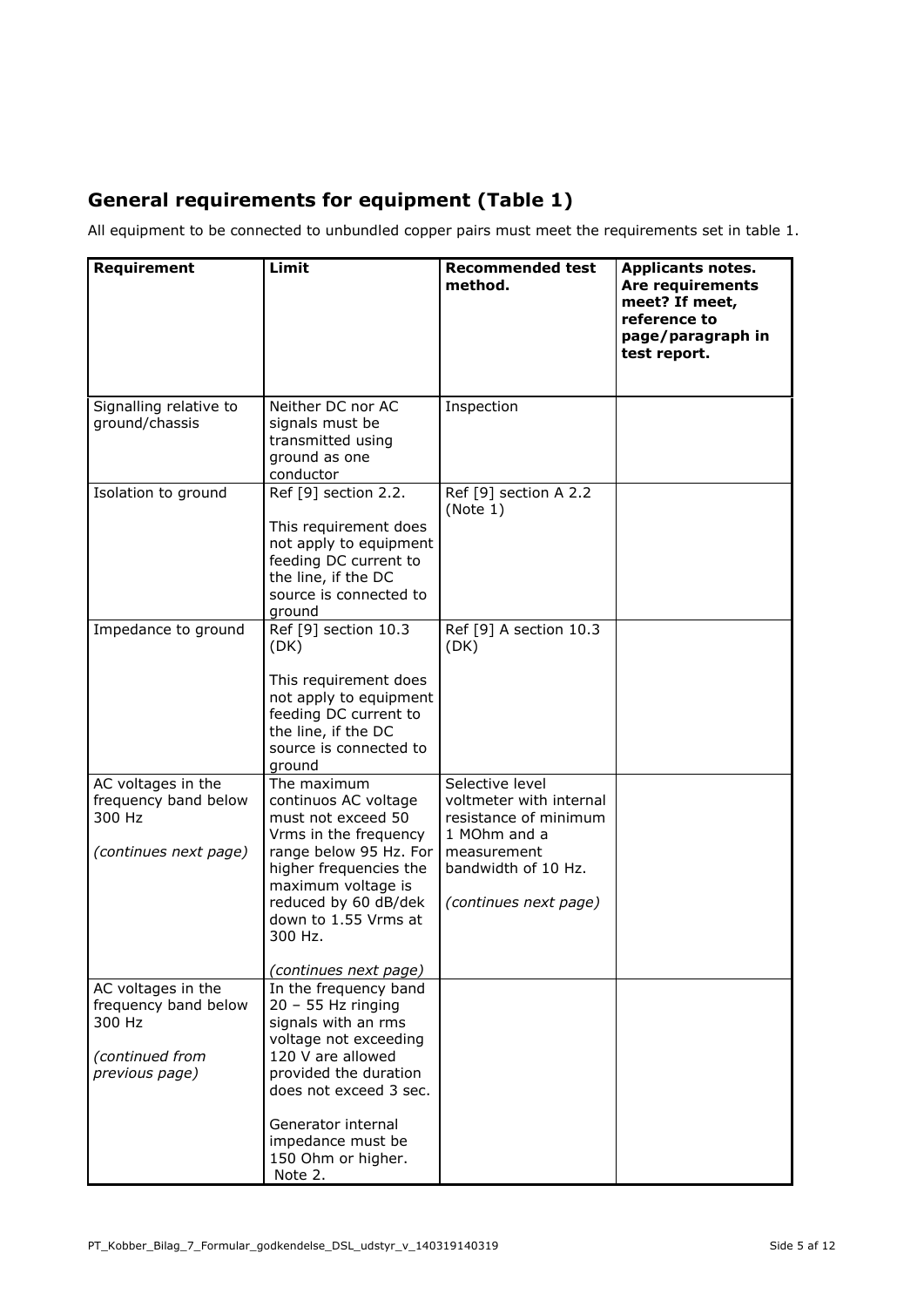| DC feeding ground<br>potential        | If the DC voltage<br>between the two wires<br>in the pair $-$ ring and<br>tip - does not exceed<br>15 V, it is allowed that<br>the DC source is<br>floating (not connected<br>to ground)                                                                                                                                                        |                                                                                                                                                                                                                                                  |  |
|---------------------------------------|-------------------------------------------------------------------------------------------------------------------------------------------------------------------------------------------------------------------------------------------------------------------------------------------------------------------------------------------------|--------------------------------------------------------------------------------------------------------------------------------------------------------------------------------------------------------------------------------------------------|--|
| Maximum currents                      | The terminal<br>equipment must not be<br>able to generate DC or<br>AC currents with a<br>combined RMS value<br>exceeding 100 mA.                                                                                                                                                                                                                | To be measured by<br>RMS amperemeter<br>connected between<br>terminals.                                                                                                                                                                          |  |
| Maximum combined<br>DC and AC voltage | For all voltages<br>measured between line<br>terminals and any<br>terminal and ground,<br>the combined DC and<br>AC voltages must fulfil<br>the following criteria,<br>ringing voltages<br>excluded:<br>$(Uac/70, 7 + Udc/65)$ <<br>Uac designates AC<br>voltage peak values at<br>any frequency, in<br>Volts.<br>Udc designates DC<br>Voltage. | Peak indicating<br>voltmeters must be<br>connected between<br>line terminals and<br>between any terminal<br>and ground. None of<br>the instruments must<br>indicate a peak voltage<br>(combined AC and<br>DC), exceeding the<br>specified limit. |  |

Table 1: General limits for terminal equipment.

#### **General note (Table 1): For DSL equipment not using ringing or line feeding it is not necessary to measure all requirements, a declaration of compliance is sufficient.**

*Note 1. If overvoltage protection is integrated in the equipment referring to ground, the test voltage should be reduced to a value below the threshold voltage, however not less than 120 V.* 

Note 2. Legal requirements for electric safety prevents that maximum DC voltage, maximum AC voltage and maximum ringing time apply simultaneous.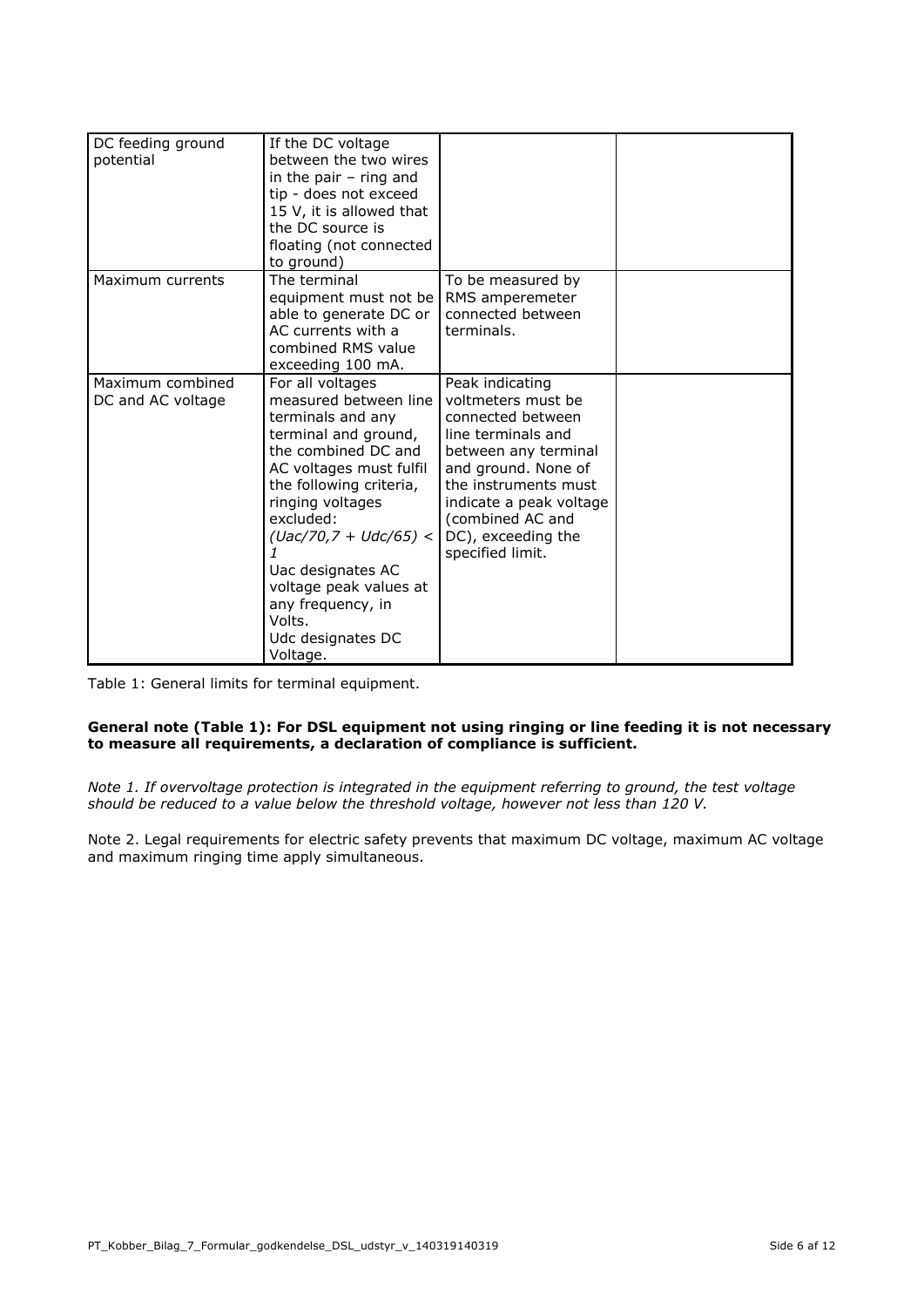### **Requirements for terminal equipment using limited bandwidth (Tables 2 and 3)**

Requirements permit the use of PSTN and other types of terminal equipment making use of the frequency band 0 – 15 kHz only and ISDN BRI using 2B1Q liniecode, as specified in ref. [1]. Requirements for equipment are listed in tables 2 (PSTN etc.) and table 3 (ISDN BRI)

| <b>Requirement</b>                                                                                                                                                | Limit                                                                                                                                                           | <b>Recommended test</b><br>method                                                                                                                 | <b>Applicants notes. Are</b><br>requirements meet? If<br>meet, reference to<br>page/paragraph in test<br>report |
|-------------------------------------------------------------------------------------------------------------------------------------------------------------------|-----------------------------------------------------------------------------------------------------------------------------------------------------------------|---------------------------------------------------------------------------------------------------------------------------------------------------|-----------------------------------------------------------------------------------------------------------------|
| Balance to earth LCL, 40<br>Hz til 15 kHz                                                                                                                         | NET 4, 4.2.1 (DK)                                                                                                                                               | NET 4, 4.2.1 (DK)                                                                                                                                 |                                                                                                                 |
| Power in frequency range<br>300 Hz til 15 kHz:<br>Peak voltage in<br>frequency range 300<br>til 15000Hz<br>Average power in<br>frequency range 300<br>til 4000 Hz | Max. 3,5 Vpp connected<br>to 600 Ohm termination<br>Max. 0 dBm connected to<br>600 Ohm termination<br>$Max. - 30$ dBm/Hz<br>connected to 600 Ohm<br>termination | Instrument input<br>impedance 100 kOhm,<br>max. Rise time 50 µs<br>Average measured over<br>any 10 sec. period<br>Measurement bandwidth<br>300 Hz |                                                                                                                 |
| Spectral density in<br>frequency range 4 til<br>$15$ kHz                                                                                                          |                                                                                                                                                                 |                                                                                                                                                   |                                                                                                                 |
| Spectral density in<br>frequency range from 15<br>kHz to 1 MHz                                                                                                    | - 30 dBm/Hz decreasing<br>tol -57 dBm/Hz by 120<br>Ohm termination                                                                                              | Measurement bandwidth 1<br>kHz                                                                                                                    |                                                                                                                 |
| Spectral density in<br>frequency range 1 to 30<br><b>MHz</b>                                                                                                      | $-80$ dBm/Hz by 120 Ohm<br>termination                                                                                                                          | Termination bandwidth 10<br>kHz                                                                                                                   |                                                                                                                 |

Table 2: Requirements and test methods for PSTN and other types of terminal equipment using frequency band below 15 kHz only

| <b>Requirement</b>                                    | Limit                      | <b>Recommended test</b><br>method | <b>Applicants notes. Are</b><br>requirements meet? If<br>meet, reference to<br>page/paragraph in test<br>report |
|-------------------------------------------------------|----------------------------|-----------------------------------|-----------------------------------------------------------------------------------------------------------------|
| Spectral density in<br>frequency range 1 to 30<br>MHz | Section A.12.4 i ref. [1]. | Section A.12.4 i ref. [1].        |                                                                                                                 |

Table 3: Requirements and test methods for ISDN BRI equipment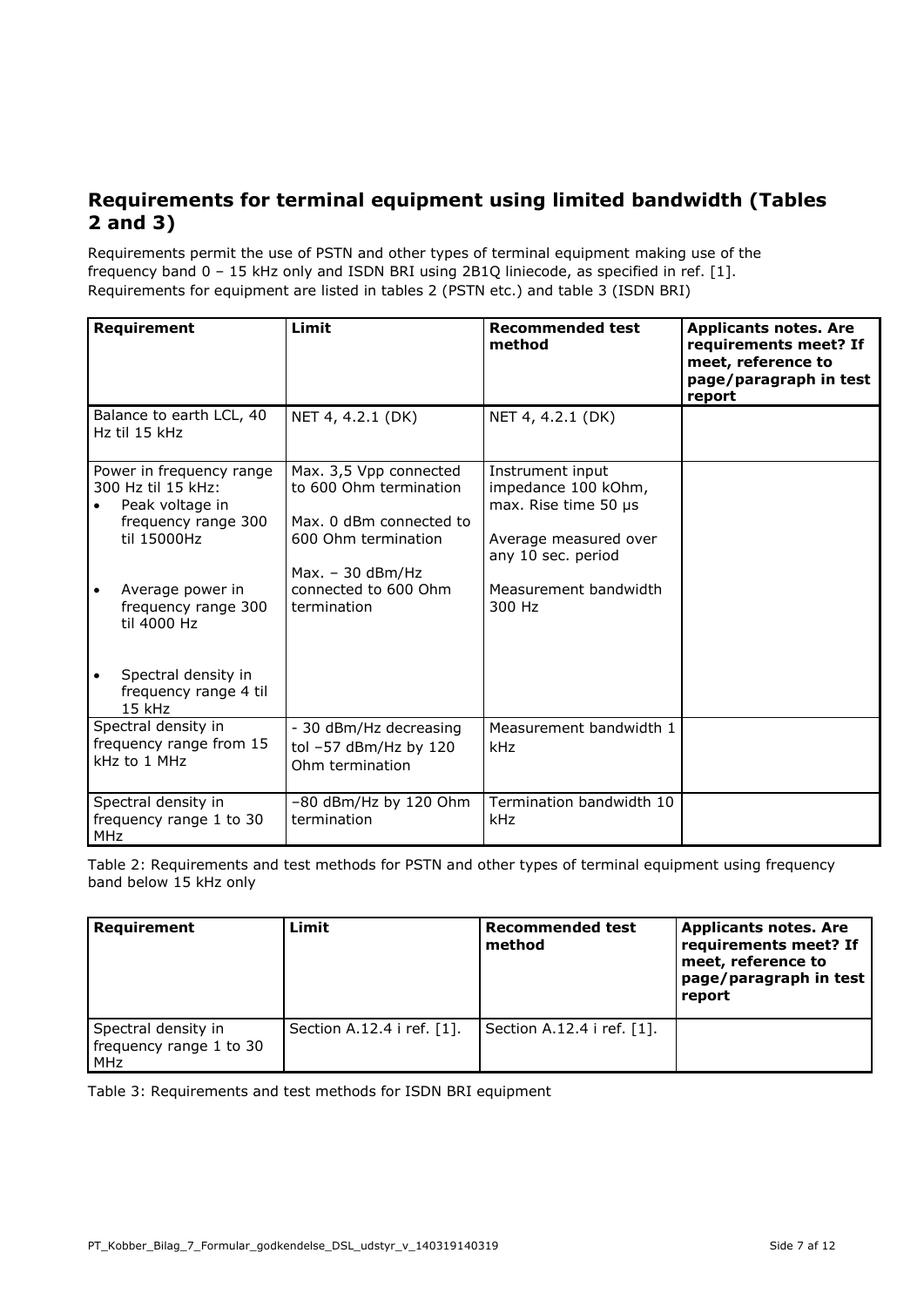### **Requirements for HDSL equipment (table 4)**

The requirements permit connection of HDSL equipment utilising 2B1Q line code as specified in ref. [2] or [3] with symmetrical data rates up to 2.048 kB/s.

| Requirement                          | Limit                                             | <b>Recommended test</b><br>method                 | <b>Applicants notes. Are</b><br>requirements meet?<br>If meet, reference to<br>page/paragraph in<br>test report |
|--------------------------------------|---------------------------------------------------|---------------------------------------------------|-----------------------------------------------------------------------------------------------------------------|
| Balance to earth                     | Section 5.8.5 in ref. [2]<br>or $\lceil 3 \rceil$ | Section 5.8.5 in ref. [2]<br>or $\lceil 3 \rceil$ |                                                                                                                 |
| Spectral density from 0<br>to 30 MHz | Section 5.8.4.3.2 in ref.<br>$[2]$ or $[3]$       | Section 5.8.4.3.2 in ref.<br>$[2]$ or $[3]$       |                                                                                                                 |

Table 4: Requirements and test specifications for HDSL equipment requiring extended bandwidth

If the equipment can operate at more than one data rate the spectral density should be measured at all rates. If the number of possible data rates is higher than 3, it is sufficient to measure at the lowest, the highest and one interim data rate.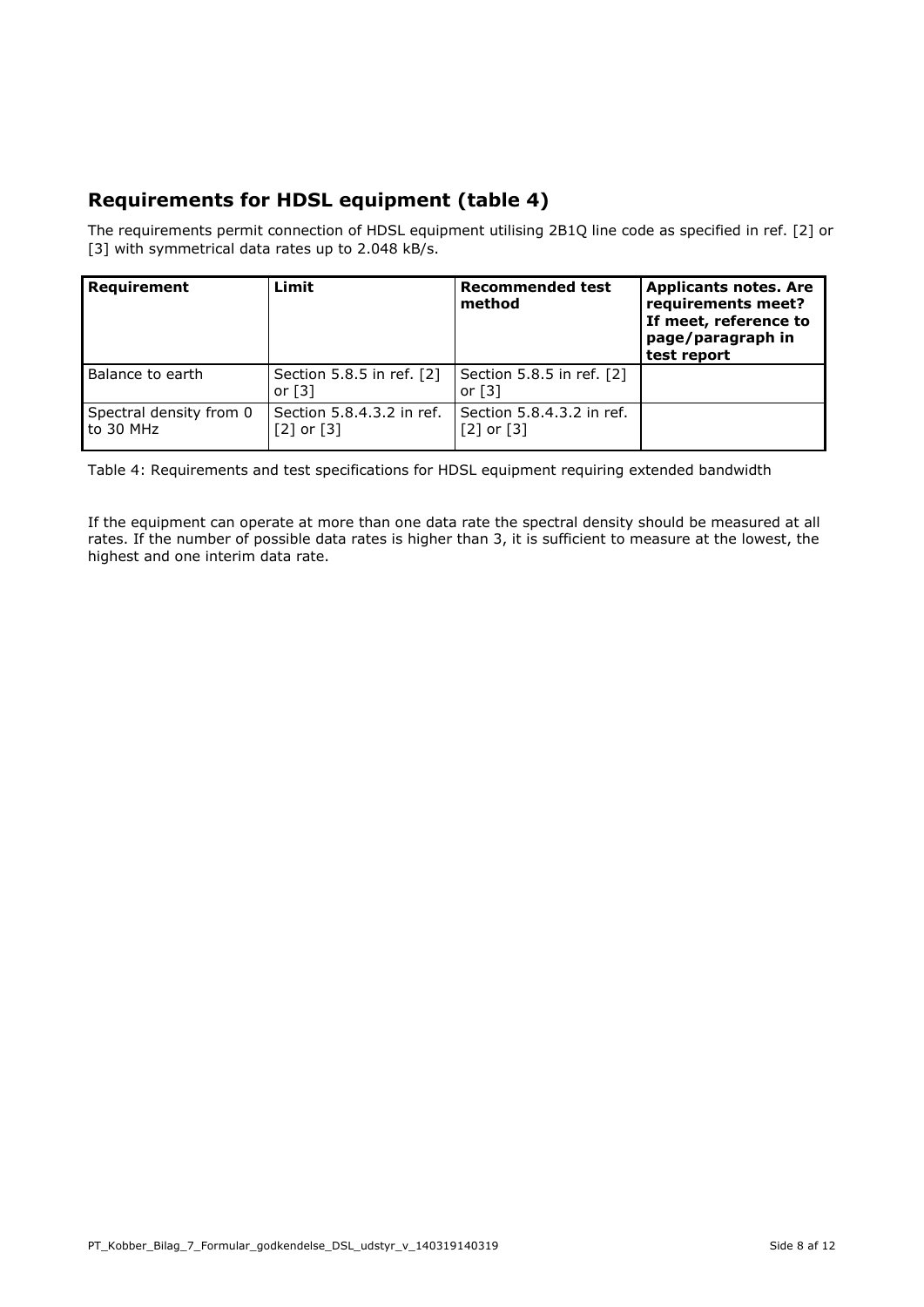# **Requirements for (G)SHDSL equipment (Table 5)**

The requirements permit connection of (G)SHDSL equipment using PAM line code as specified in ref. [4] or [5] with symmetrical data rates up to 2.3 MB/s PAM 16 and 3.1 MB/s PAM 32.

| Requirements                            | Limit                                                         | Recommended test<br>method                                    | <b>Applicants notes. Are</b><br>requirements meet?<br>If meet, reference to<br>page/paragraph in<br>test report |
|-----------------------------------------|---------------------------------------------------------------|---------------------------------------------------------------|-----------------------------------------------------------------------------------------------------------------|
| Balance to earth                        | Section 11.3 in ref. [4]<br>or section 11.3 in ref.<br>้51.   | Section 11.1 in ref. $[4]$<br>or section 9.3 in ref.<br>[5].  |                                                                                                                 |
| Spectral density from 0<br>Hz to 30 MHz | Section B.4.1 in ref. [4]<br>or section 9.4.1 in ref.<br>[5]. | Section B.4.1 in ref. [4]<br>or section 9.4.1 in ref.<br>[5]. |                                                                                                                 |

Table 5: requirements and test specification for (G)SHDSL equipment

The spectral density should be measured at 0 dB power backoff.

If the equipment can operate at more than one data rate the spectral density should be measured at all rates. If the number of possible data rates is higher than 3, it is sufficient to measure at the lowest, the highest and one interim data rate.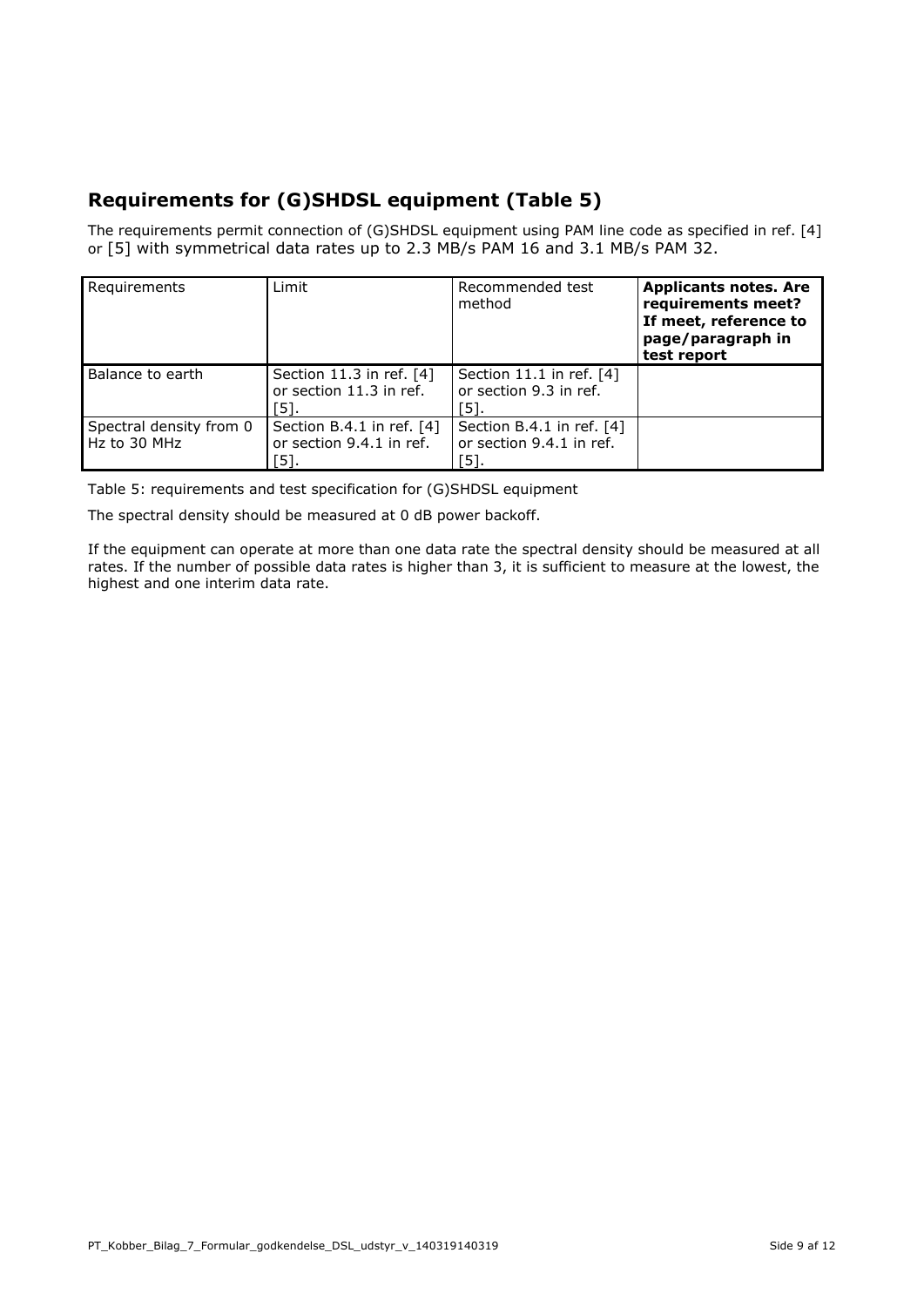## **Requirements for ADSL equipment (Table 6)**

Requirements allow the connection of ADSL equipment utilising DMT line code, as listed in table 6.

|                                     | <b>Balance</b>                                                     |                                     | <b>Spectral density</b>                                                                        |                                                                         |
|-------------------------------------|--------------------------------------------------------------------|-------------------------------------|------------------------------------------------------------------------------------------------|-------------------------------------------------------------------------|
|                                     | to earth                                                           |                                     |                                                                                                |                                                                         |
|                                     | Limit                                                              | <b>Recommended</b><br>test method   | Downstream                                                                                     | <b>Upstream</b>                                                         |
| <b>ADSL</b><br><b>Annex A</b>       | Ref. [6]<br>section<br>A.4.3.1                                     | Ref. [6] Annex A<br>section A.4.3.1 | Ref. [6] Annex A 1.2<br>Ref. [8] Annex A 2 or<br>Annex B 1<br>Ref. [7] section 5.4             | Ref. [6] Annex A 2.4<br>Ref. [8] Annex A1<br>Ref. [7] section 6.10      |
| <b>ADSL</b><br><b>Annex B</b>       | Ref. [6]<br>section<br>A.4.3.1                                     | Ref. [6] Annex A<br>section A.4.3.1 | Ref. [6] Annex $\overline{B1.3}$<br>Ref. [8] Annex A 2 or<br>Annex B 1<br>Ref. [7] section 5.4 | Ref. [6] Annex B 2.2<br>Ref. [8] Annex A1<br>Ref. [7] section 6.10      |
| ADSL <sub>2</sub><br><b>Annex A</b> | Ref. [10]<br>Annex A<br>section<br>A.4.3.3.1                       | Ref. [10] Annex<br>A section A4     | Ref. [10] Annex A<br>section A.1.2 (overlapped)<br>sec. A.1.3 (nonoverlapped)                  | Ref. [10] Annex A<br>section A.2.2                                      |
| ADSL <sub>2</sub><br><b>Annex B</b> | $\overline{\mathsf{Ref.}}$ [10]<br>Annex B<br>section<br>B.4.1.3.1 | Ref. [10] Annex<br>A section A4     | Ref. [10] Annex B<br>section B.1.2 (overlapped)<br>section B.1.3 (non-<br>overlapped)          | Ref. [10] Annex I<br>section B.2.2                                      |
| ADSL <sub>2</sub><br><b>Annex I</b> | Ref. [10]<br>Annex I<br>section<br>I.4.3.1                         | Ref. [10] Annex<br>A section A4     | Ref. [10] Annex I<br>section I.1.2 (overlapped)<br>sec. I.1.3 (nonoverlapped)                  | Ref. [10] Annex I<br>section I.2.2                                      |
| ADSL2<br>Annex J                    | Ref. [10]<br>Annex J<br>section<br>J.4.1                           | Ref. [10] Annex<br>A section A4     | Ref. [10] Annex J<br>section J.1.2 (overlapped)<br>sec. J.1.3 (nonoverlapped)                  | Ref. [10] Annex J<br>section J.2.2<br>Upstream mask 1-9 are<br>allowed  |
| ADSL <sub>2</sub><br><b>Annex L</b> | Ref. [6]<br>section<br>A.4.3.1                                     | Ref. [10] Annex<br>A section A4     | Ref. [10] Annex L<br>section J.1.2 (overlapped)<br>sec. J.1.3 (nonoverlapped)                  | Ref. [10] Annex L<br>section L.2.2 or section<br>L.2.3.                 |
| <b>ADSL2</b><br>Annex<br>м          | Ref. [6]<br>section<br>A.4.3.1                                     | Ref. [10] Annex<br>A section A4     | Ref. [10] Annex M<br>section M.1.2 (overlapped)<br>sec. M.1.3<br>(nonoverlapped)               | Ref. [11] Annex M section<br>M.2.2.<br>Upstream mask 1-9 are<br>allowed |
| ADSL2+<br><b>Annex A</b>            | Ref. [11]<br>Annex A<br>section A.4                                | Ref. [10] Annex<br>A section A4     | Ref. [11] Annex A<br>section A.1.2 (overlapped)<br>sec. A.1.3 (nonoverlapped)                  | Ref. [11] Annex A section<br>A.2.2                                      |
| ADSL2+<br><b>Annex B</b>            | Ref. [11]<br>Annex B<br>section B.4                                | Ref. [10] Annex<br>A section A4     | Ref. [11] Annex B<br>section B.1.2 (overlapped)<br>sec. B.1.3 (nonoverlapped)                  | Ref. [11] Annex B section<br>B.2.2                                      |
| ADSL2+<br><b>Annex I</b>            | Ref. [11]<br>Annex I<br>section I.4                                | Ref. [10] Annex<br>A section A4     | Ref. [11] Annex M<br>section M.1.2 (overlapped)<br>sec. M.1.3<br>(nonoverlapped)               | Ref. [11] Annex I section<br>I.2.2                                      |

Table 6: Requirements and test specifications for ADSL equipment

The applicant is requested to indicate which ADSL modes of operation the equipment supports.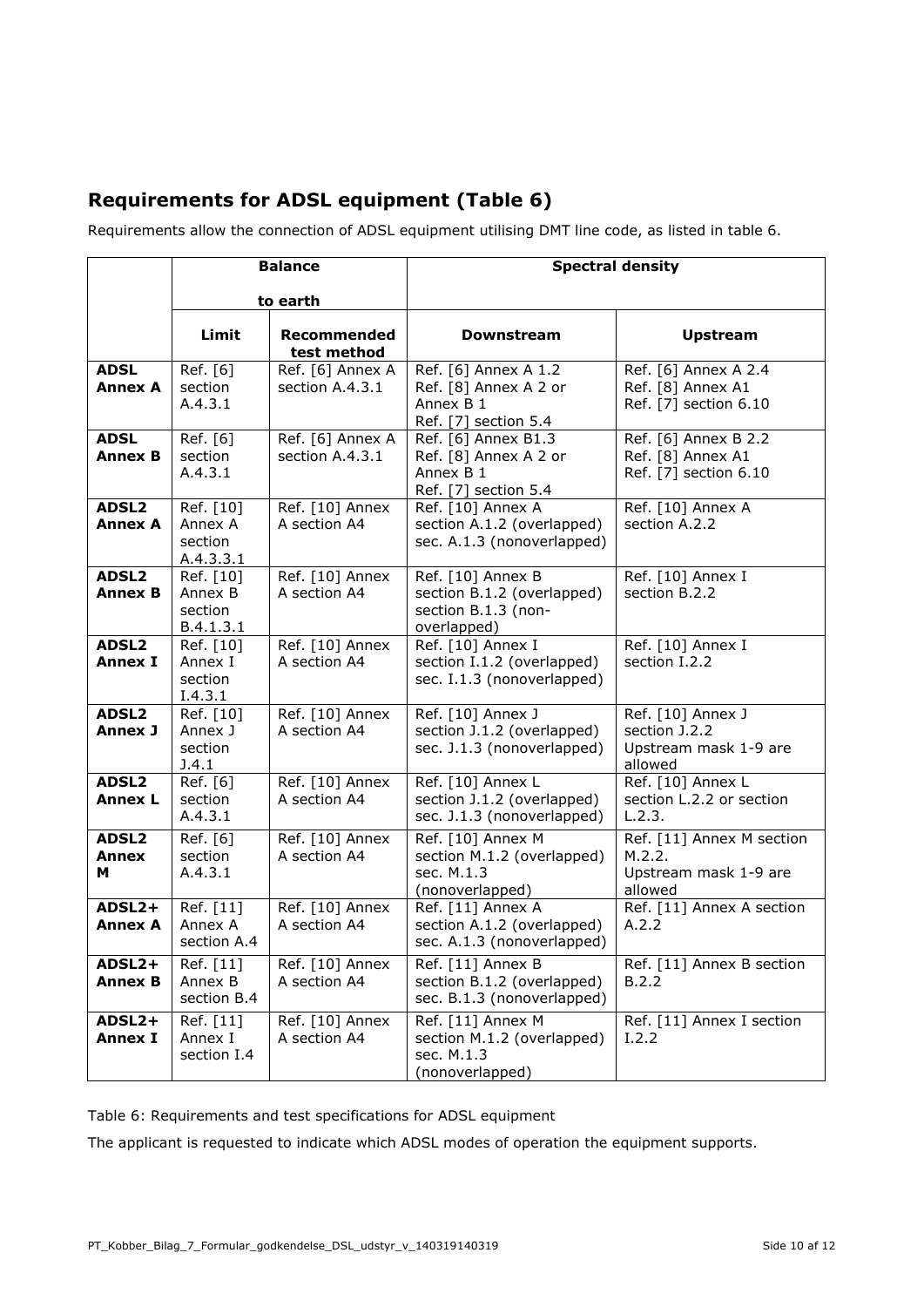| <b>Mode of operation</b> | <b>Applicants notes</b>                                                   |                                                                                              |  |
|--------------------------|---------------------------------------------------------------------------|----------------------------------------------------------------------------------------------|--|
|                          | Does the equipment<br>support this mode of<br>operation (yes or<br>$no$ ? | Are requirements meet? If meet,<br>reference to page/paragraph in test<br>report.<br>Note 3. |  |
| ADSL Annex A             |                                                                           |                                                                                              |  |
| <b>ADSL Annex B</b>      |                                                                           |                                                                                              |  |
| ADSL2 Annex A            |                                                                           |                                                                                              |  |
| ADSL2 Annex B            |                                                                           |                                                                                              |  |
| ADSL2 Annex I            |                                                                           |                                                                                              |  |
| ADSL2 Annex J            |                                                                           |                                                                                              |  |
| ADSL2 Annex L            |                                                                           |                                                                                              |  |
| ADSL2 Annex M            |                                                                           |                                                                                              |  |
| ADSL2+ Annex A           |                                                                           |                                                                                              |  |
| ADSL2+ Annex B           |                                                                           |                                                                                              |  |
| ADSL2+ Annex M           |                                                                           |                                                                                              |  |

Note3. Measurement data for balance to earth and spectral density must be supplied. If the equipment supports several modes of operation, it is sufficient to supply measurement data for the modes having the greatest spectral extension, upstream and downstream.